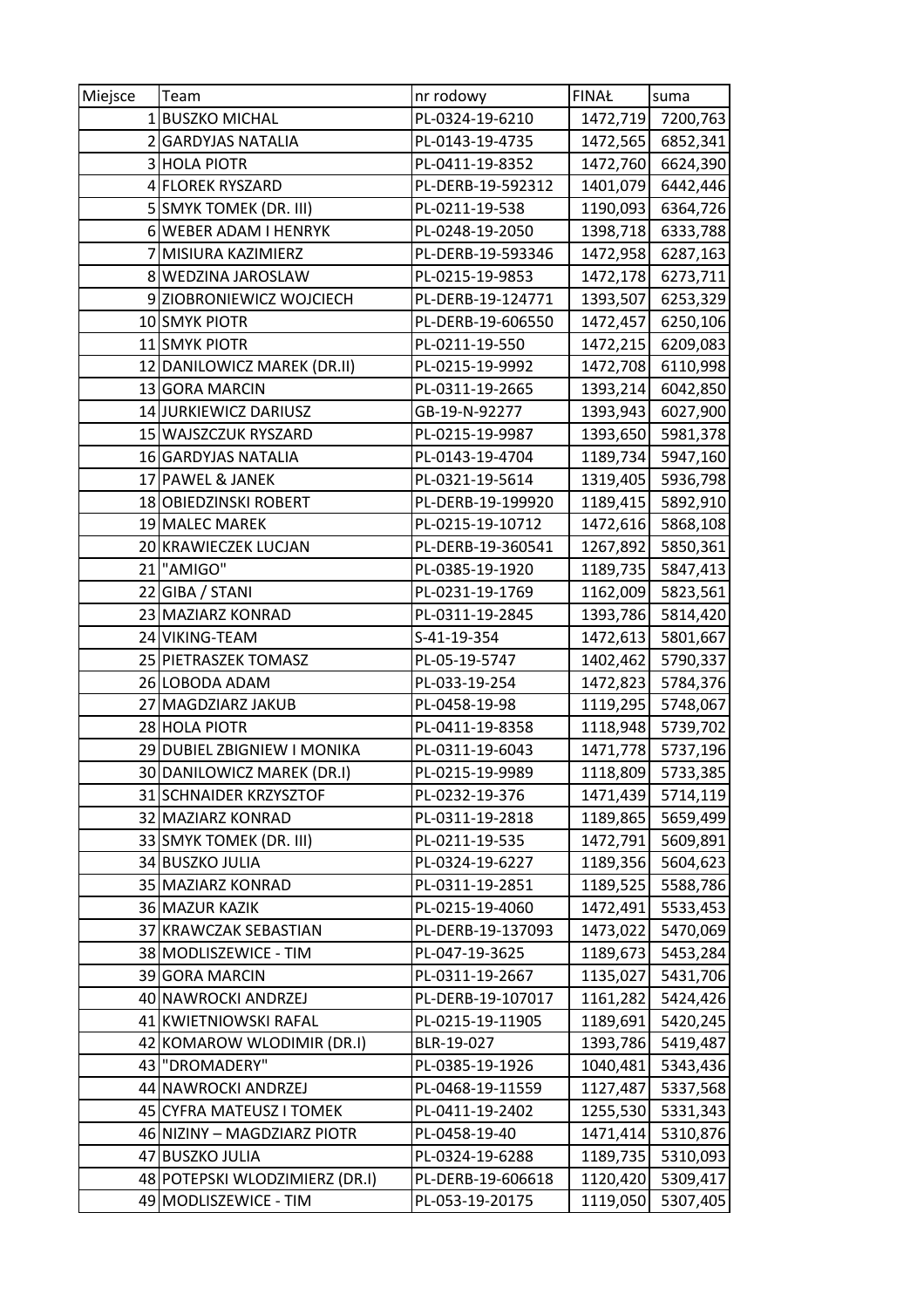| 50 POTEPSKI WLODZIMIERZ (DR.I) | PL-0211-19-726    |          | 1190,457 5302,281 |
|--------------------------------|-------------------|----------|-------------------|
| 51 WAJSZCZUK RYSZARD           | PL-0215-19-9829   | 1267,950 | 5302,244          |
| 52 DZIERZAK KRZYSZTOF          | PL-0497-19-1369   | 1393,952 | 5258,611          |
| 53 PIETRASZEK TOMASZ           | PL-05-19-1107     | 1189,665 | 5188,777          |
| 54 MAGDZIARZ JAKUB             | PL-0458-19-29     | 1101,995 | 5105,600          |
| 55 JURECZKA KRZYSZTOF          | PL-DERB-19-296985 | 1189,605 | 5035,392          |
| 56 CZUPRYN BARTLOMIEJ          | PL-0458-19-260    | 1364,140 | 4985,712          |
| 57 CZAJKA CZESLAW              | PL-0311-19-7426   | 1192,159 | 4945,262          |
| 58 LOBODA ADAM                 | PL-033-19-264     | 1393,404 | 4944,724          |
| 59 SMYK TOMEK (DR. I)          | PL-0211-19-559    | 1119,239 | 4909,926          |
| 60 KWIETNIOWSKI RAFAL          | PL-0215-19-11954  | 238,611  | 4900,574          |
| 61 POTEPSKI WLODZIMIERZ (DR.I) | PL-DERB-19-606663 | 1471,932 | 4872,339          |
| 62 BLASZCZYK LEON              | PL-DERB-19-297316 | 1318,924 | 4863,566          |
| 63 VIKING-TEAM                 | S-41-19-346       | 1189,543 | 4834,746          |
| 64 WEDZINA JAROSLAW            | PL-0215-19-9980   | 966,735  | 4778,241          |
| 65 TORZ SLAWOMIR               | PL-DERB-19-370414 | 960,968  | 4765,541          |
| 66 PAWEL & JANEK               | PL-035-19-8008    |          | 4642,327          |
| 67 "AMIGO"                     | PL-DERB-19-103198 | 1215,383 | 4620,586          |
| 68 WEBER ADAM I HENRYK         | PL-DERB-19-722802 | 976,394  | 4604,541          |
| 69 GRYGLAS ARTUR               | PL-010-19-10376   |          | 4590,684          |
| 70 KRAWCZAK SEBASTIAN          | PL-DERB-19-137099 | 1319,094 | 4489,904          |
| 71 NIZINY - MAGDZIARZ PIOTR    | PL-0458-19-126    | 762,920  | 4453,806          |
| 72 CYFRA MATEUSZ I TOMEK       | PL-0411-19-2403   | 1344,364 | 4194,116          |
| 73 MODLISZEWICE - TIM          | PL-047-19-3605    | 1394,064 | 4182,540          |
| 74 MASTER TIM                  | PL-047-19-3651    | 1190,178 | 4044,568          |
| 75 KAMIL RAFAL                 | PL-0215-19-9368   | 1415,797 | 3992,730          |
| 76 JURECZKA KRZYSZTOF          | PL-DERB-19-296989 | 1393,479 | 3929,358          |
| 77 GORA MARCIN                 | PL-0311-19-2687   |          | 3866,447          |
| 78 BLASZCZYK LEON              | PL-DERB-19-297341 | 214,813  | 3764,928          |
| 79 BUSZKO MICHAL               | PL-DERB-19-274896 | 1190,022 | 3652,371          |
| 80 OBIEDZINSKI ROBERT          | PL-DERB-19-199937 | 1472,880 | 3643,080          |
| 81 TORZ SLAWOMIR               | PL-DERB-19-365281 | 1256,170 | 3609,622          |
| 82 SERAFIN LESZEK              | PL-0250-19-939    | 1040,481 | 3532,799          |
| 83 GORA MARCIN                 | PL-0311-19-2697   | 242,477  | 3272,041          |
| 84 KOCANDA JAROSLAW            | PL-DERB-19-670133 |          | 3194,436          |
| 85 TORZ SLAWOMIR               | PL-DERB-19-365283 |          | 3153,705          |
| 86 "AMIGO"                     | PL-010-19-1571    | 285,637  | 3123,686          |
| 87 KORYCKA JUSTYNA             | PL-041-19-6825    |          | 3118,915          |
| 88 VIKING-TEAM                 | S-41-19-351       |          | 3116,826          |
| 89 MISIURA KAZIMIERZ           | PL-DERB-19-593304 |          | 3112,782          |
| 90 SERAFIN LESZEK              | PL-0250-19-985    |          | 3098,248          |
| 91 SZICHTA TOMASZ              | PL-0265-19-1745   |          | 3028,632          |
| 92 KORYCKA JUSTYNA             | PL-041-19-6826    | 1189,430 | 3028,037          |
| 93 DANILOWICZ MAREK (DR.I)     | PL-0215-19-9091   | 1134,858 | 3007,319          |
| 94 NIZINY - MAGDZIARZ PIOTR    | PL-0458-19-117    |          | 2972,562          |
| 95 POTEPSKI WLODZIMIERZ (DR.I) | PL-DERB-19-606604 |          | 2923,865          |
| 96 DANILOWICZ MAREK (DR.I)     | PL-0215-19-9092   | 1091,085 | 2883,459          |
| 97 MASTER TIM                  | PL-047-19-3663    | 1061,389 | 2864,330          |
| 98 KRAWCZAK SEBASTIAN          | PL-DERB-19-137088 | 1471,789 | 2786,258          |
| 99 "DROMADERY"                 | PL-0414-19-2914   | 1472,121 | 2784,028          |